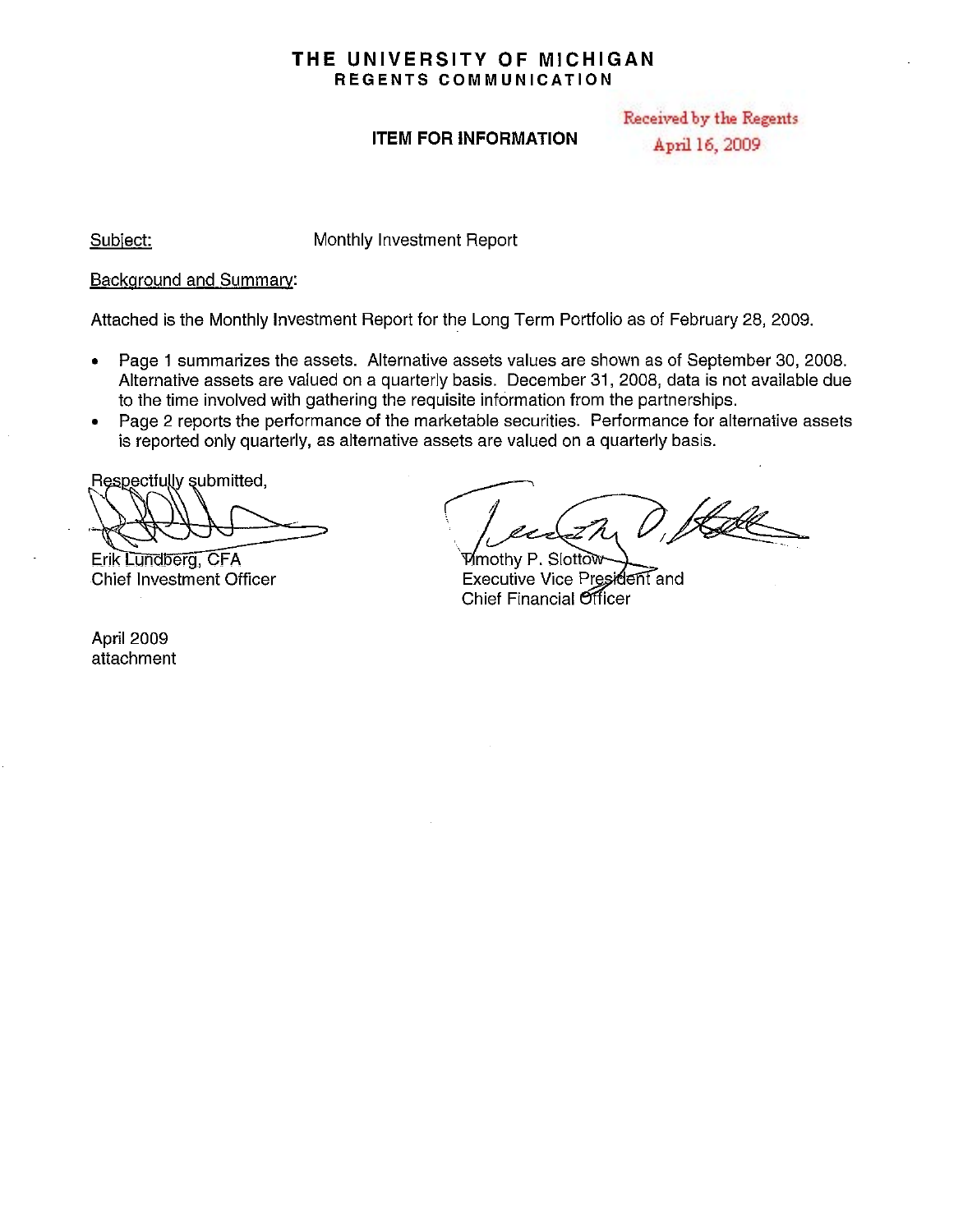## **LONG TERM PORTFOLIO Asset Allocation As of February 28, 2009**

|                                 | <b>Market Value</b> |                   |  |
|---------------------------------|---------------------|-------------------|--|
| <b>MARKETABLE SECURITIES</b>    | in millions         | <b>Allocation</b> |  |
| Equities                        | \$1,159.0           | 18.6%             |  |
| Fixed Income                    | 544.2               | 8.7               |  |
| Cash                            | 110.1               | 1.8               |  |
| <b>Total Traditional Assets</b> | \$1,813.3           | 29.1%             |  |
| Absolute Return                 | 1,128.5             | 18.1              |  |
| TOTAL MARKETABLE SECURITIES     | \$2,941.8           | 47.3%             |  |

|                                            | <b>Market Value</b> |                   |  |
|--------------------------------------------|---------------------|-------------------|--|
| <b>ALTERNATIVE ASSETS (Illiquid) (a)</b>   | in millions         | <b>Allocation</b> |  |
| <b>Venture Capital</b>                     | \$<br>520.7         | 8.4%              |  |
| Private Equity                             | 963.3               | 15.5              |  |
| <b>Real Estate</b>                         | 1,037.6             | 16.7              |  |
| Energy                                     | 759.1               | 12.2              |  |
| <b>TOTAL ALTERNATIVE ASSETS (Illiquid)</b> | \$3,280.7           | 52.7%             |  |
|                                            |                     |                   |  |
| <b>TOTAL LONG TERM PORTFOLIO</b>           | \$6,222.5           | 100.0%            |  |

Note: Subtotals may not add due to rounding.

(a) Allocations to Alternative Assets (Illiquid) reflect market values as of September 30, 2008, the most recent date available, adjusted forcontributions and distributions through February.